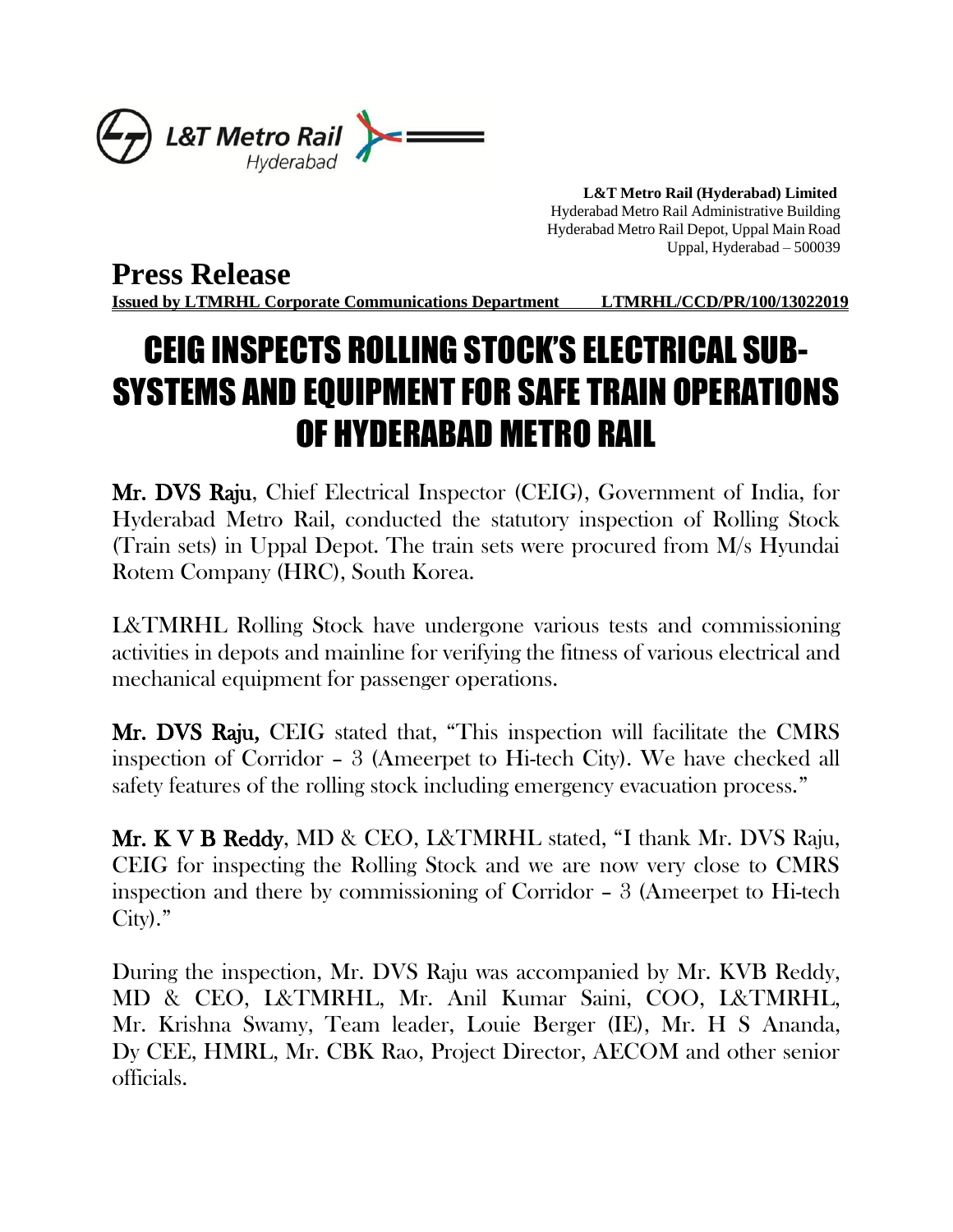

Photo 1 - Mr. DVS Raju and team inspecting the Rolling Stock



Photo 2 - CEIG inspecting Emergency Evacuation Procedure